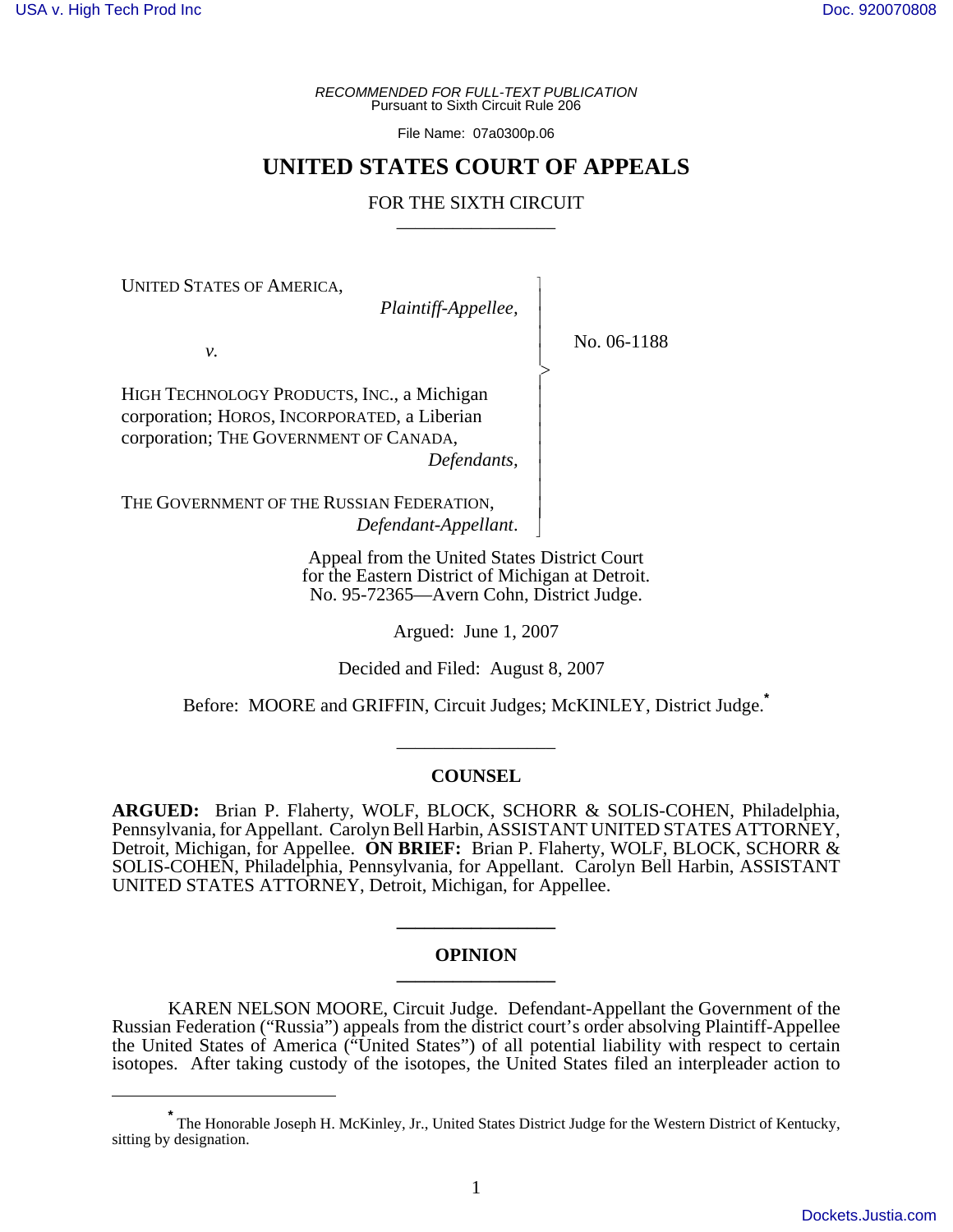determine possessory and ownership rights to the property. Through a series of settlements and court orders, the parties in interest—Defendant-Appellant Russia, Defendant the Government of Canada ("Canada"), Defendant High Technology Products, Inc. ("High Technology"), and Defendant Horos, Inc. ("Horos")—resolved their competing claims to the isotopes. Over Russia's objection, however, one of the district court's orders memorializing the resolution of the claims to the isotopes released the United States of any liability with respect to the isotopes. Although the United States was entitled as a matter of course in the interpleader action to be discharged of all liability related to the distribution of the isotopes, because the United States was not similarly entitled to be discharged of all other liability related to the isotopes, including damage to the isotopes while in the custody of the United States, we **VACATE** the order of the district court and **REMAND** for further proceedings.

#### **I. BACKGROUND**

In June 1994, the Royal Canadian Mounted Police received a request from the Russian government for help locating certain non-radioactive isotopes that allegedly had been stolen from Russia and that were believed to have been transported to Canada. A joint Canadian and Russian investigation revealed that a large number of the isotopes had been shipped from Canada to High Technology Products, Inc., in Southgate, Michigan. Acting on this information, the U.S. Customs Service obtained a search warrant and, on February 4, 1995, seized and took custody of the isotopes from High Technology.

On June 12, 1995, the United States, facing conflicting claims of entitlement to the isotopes, filed an interpleader action pursuant to Federal Rule of Civil Procedure 22 in the federal district court, naming as defendants High Technology, Russia, and Canada. High Technology claimed that Horos, Inc., a Liberian corporation, lawfully purchased the isotopes from Russia and that, at the time of the seizure, High Technology was in lawful possession of the isotopes as a consignee of Horos. Russia claimed that Horos bribed a Russian official in order to buy the isotopes, that the sale was therefore invalid, and that Russia was entitled to possession of the isotopes. Canada claimed that it was pursuing criminal charges against Alexander Rodionov ("Rodionov"), the owner of Horos and an officer of High Technology, and that Canada was entitled to possession of the isotopes for use in the criminal investigation and as evidence in future court proceedings. The United States disclaimed any interest in possession of the isotopes and requested to "be forever released from any and all liability in connection with the isotopes." Joint Appendix ("J.A.") at 19 (Compl. at 4).

The suit progressed by fits and starts over the next ten years. Pursuant to an order entered July 5, 1995, the isotopes remained in the possession of the U.S. Customs Service while the suit was pending. Eventually, Canada agreed that its interests could be secured by obtaining a sample of the isotopes, and Russia, High Technology, Horos, and Rodionov agreed to have the remaining isotopes sold by two designated special masters, with sixty-five percent of the net proceeds to go to Russia and thirty-five percent to High Technology, Horos, and Rodionov. On March 28, 2005, the district court approved the settlement between Russia, High Technology, Horos, and Rodionov, subject to final resolution of Canada's claims. The district court appointed a special master to issue a report and recommendation regarding sampling of the isotopes to satisfy Canada's interests.

On October 20, 2005, the special master issued a report and recommendation setting forth ten sample vials of isotopes to be retained by the U.S. Customs Service on behalf of Canada and attached a proposed order memorializing the settlement between Russia, High Technology, Horos, and Rodionov as well as the recommendation regarding the ten sample vials. Notably, the special master's proposed order stated that, upon delivery of the isotopes for sale, "the United States shall be fully released and discharged of any liability *thereafter accruing* with respect to the Isotopes so delivered." District Court Record Entry 112, Ex. A (Proposed Order at 4) (emphasis added). Soon after, at the district court's request, the special master drafted a second proposed order requiring that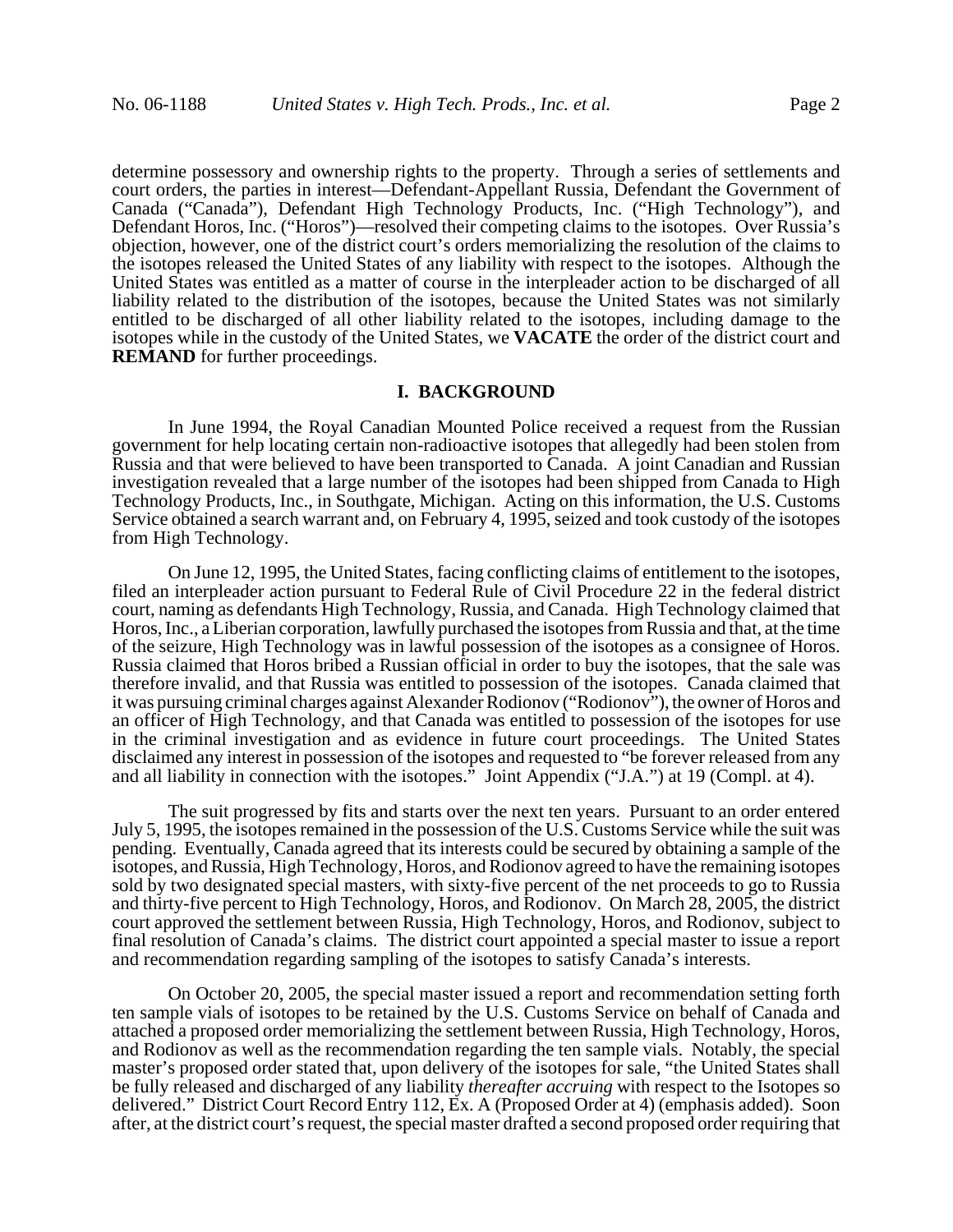the ten sample vials be delivered to Canada and stating that, upon delivery of the isotopes for sale and upon delivery of the sample isotopes, the United States "shall be fully released and discharged of any liability with respect to the Isotopes so delivered, except for liability arising out of acts or omissions . . . that are inconsistent with the provisions of this Order." J.A. at 178, 179 (Dist. Ct. 11/22/05 Order at 4, 5).

On November 21, 2005, the district court held a hearing regarding the special master's report and recommendation. Russia objected to the second proposed order's deletion of the phrase "thereafter accruing" and the implicit release of the United States from all potential liability with respect to the isotopes. The district court interrupted Russia's counsel when the objection was raised, stating: "No way, no way. I don't care whether there is a problem with the isotopes or not. They are done. Once I sign this, they are out. If there is a problem with the isotopes, it's your problem, not the agency's or the government's, period." J.A. at 278 (11/21/05 Hr'g at 4). The district court explained:

Once I sign this, . . . that's the end of it as far as the United States of America is concerned, period, paragraph. If anything happened to those isotopes while in the custody of Customs, it's too bad. They are out. They never should have had them in the first place. The only reason they have kept them all of these years is because you guys were, excuse me, negotiating, contesting, being contentious.

J.A. at 278-79 (11/21/05 Hr'g at 4-5). The next day, November 22, 2005, the district court entered the second proposed order. Russia timely appealed.

## **II. ANALYSIS**

On appeal, Russia argues that it was denied a meaningful opportunity to be heard regarding the United States's request for declaratory relief from all potential liability with respect to the isotopes. The United States argues that an order discharging the stakeholder from liability is a normal part of an interpleader action and that the district court properly did so in this case.

Pursuant to Federal Rule of Civil Procedure 22, "[p]ersons having claims against the plaintiff may be joined as defendants and required to interplead when their claims are such that the plaintiff is or may be exposed to double or multiple liability." FED. R. CIV. P. 22(1). Interpleader is an equitable proceeding that "affords a party who fears being exposed to the vexation of defending multiple claims to a limited fund or property that is under his control a procedure to settle the controversy and satisfy his obligation in a single proceeding."**<sup>1</sup>** 7 CHARLES ALAN WRIGHT,ARTHUR R. MILLER, & MARY KAY KANE, FEDERAL PRACTICE AND PROCEDURE § 1704 (3d ed. 2001) (footnote omitted); *see also Tittle v. Enron Corp.*, 463 F.3d 410, 423 (5th Cir. 2006). An interpleader action typically proceeds in two stages. During the first stage, the court determines whether the stakeholder has properly invoked interpleader, including whether the court has jurisdiction over the suit, whether the stakeholder is actually threatened with double or multiple liability, and whether any equitable concerns prevent the use of interpleader. 7 WRIGHT, MILLER, & KANE, *supra*, at § 1714. During the second stage, the court determines the respective rights of the claimants to the fund or property at stake via normal litigation processes, including pleading, discovery, motions, and trial. *Id.*

"When the court decides that interpleader is available"—typically, at the conclusion of the first stage—"it may issue an order discharging the stakeholder, if the stakeholder is disinterested,

**<sup>1</sup>** Interpleader may be invoked in the federal courts via Rule 22 or via the Interpleader Act, 28 U.S.C. § 1335. In this case, the United States in its complaint invoked interpleader via Rule 22, basing jurisdiction on 28 U.S.C. § 1345, but the general principles discussed in this section apply to both rule and statutory interpleader.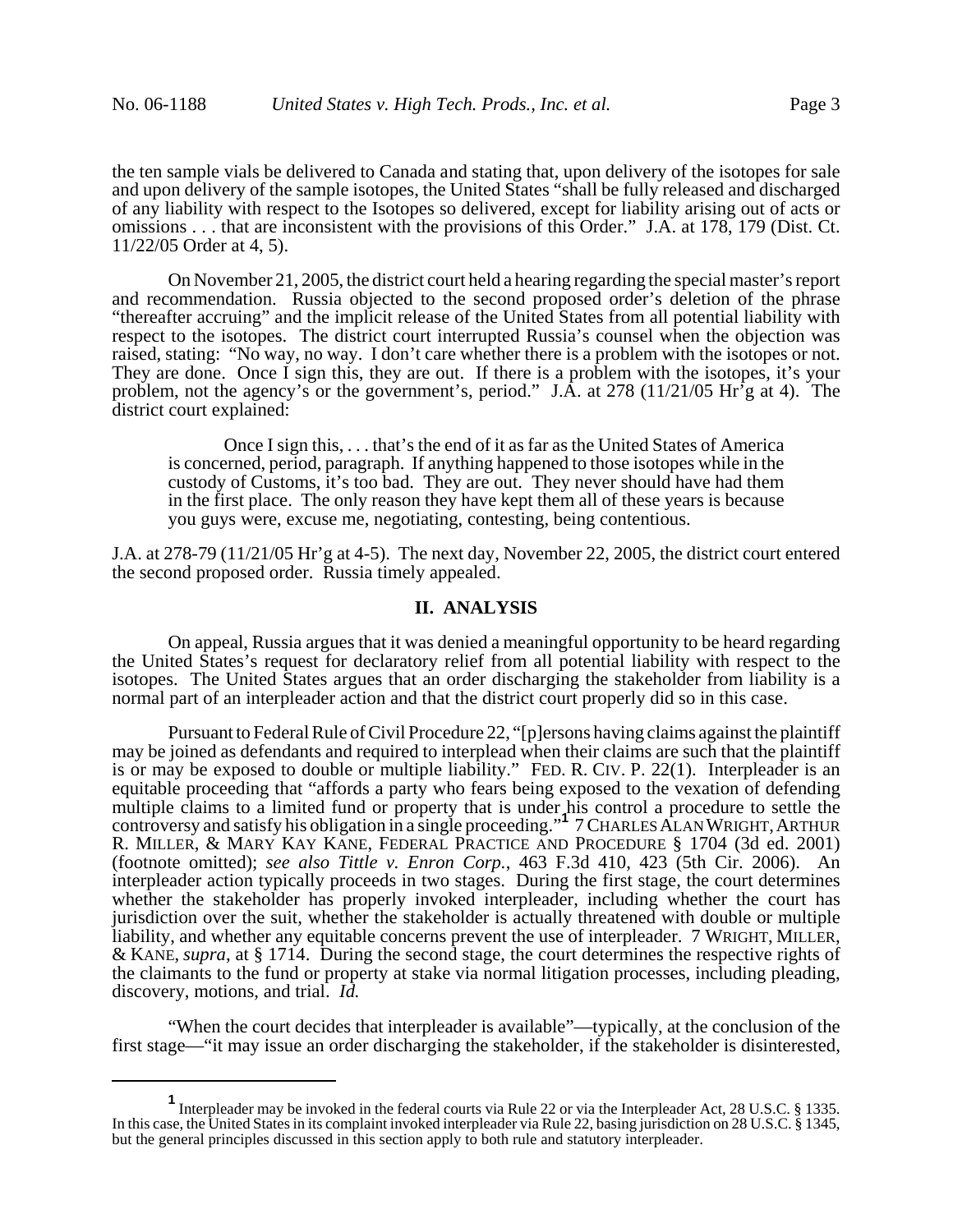enjoining the parties from prosecuting any other proceeding related to the same subject matter, and directing the claimants to interplead . . . .<sup>2</sup> *Id.* (footnotes omitted). It is clear, and the parties agree, that the district court had the authority to issue an order discharging the United States, a disinterested stakeholder in this action, from liability. *See* 28 U.S.C. § 2361 (providing that, in a statutory interpleader action, the district court "may discharge the plaintiff from further liability"); Note, *The Independent Liability Rule as a Bar to Interpleader in the Federal Courts*, 65 YALE L.J. 715, 715 (1956) ("In the first of the two stages of interpleader the stakeholder . . . is discharged from further responsibility to the claimants."). The question before us regards the permissible scope of such an order. The United States argues, and the district court apparently agreed, that a court may, as a matter of course, discharge a stakeholder from all liability whatsoever with respect to the property that is the subject of an interpleader action. Russia argues that it was denied a meaningful opportunity to be heard when the district court discharged the United States of liability for any damage that might have occurred while the isotopes were in U.S. custody.

As the language of Rule 22 makes clear, "[a] prerequisite for permitting interpleader is that two or more claimants must be 'adverse' to each other." 7 WRIGHT, MILLER, & KANE, *supra*, at § 1705 (footnote omitted); *see also* 28 U.S.C. § 1335(a)(1) (requiring, as a basis for invoking statutory interpleader, that "[t]wo or more adverse claimants . . . are claiming or may claim to be entitled to such money or property, or to any one or more of the benefits arising by virtue of any note, bond, certificate, policy or other instrument, or arising by virtue of any such obligation"); *Treinies v. Sunshine Mining Co.*, 308 U.S. 66, 72 (1939) (noting that "there is a real controversy between the adverse claimants" in an interpleader action). Accordingly, "[t]he primary test for determining the propriety of interpleading the adverse claimants and discharging the stakeholder . . . is whether the stakeholder legitimately fears multiple vexation directed against a single fund [or property]." 7 WRIGHT, MILLER, & KANE, *supra*, at § 1704 (footnote omitted).

Because Russia, Canada, and High Technology and Horos presented competing claims to ownership of the isotopes, the United States legitimately feared multiple vexation directed against a single set of identifiable properties. Facing these competing claims, the United States wisely elected to file an interpleader action so that the court could authoritatively decide how the isotopes were to be distributed. Because ownership of the isotopes was disputed, distribution of the isotopes was the issue to be decided in the interpleader action, and the United States was therefore entitled, as a matter of course as part of the interpleader action, to be discharged of all liability related to distribution of the isotopes.

The district court apparently went further, though, and discharged the United States "of *any* liability with respect to the Isotopes." J.A. at 178, 179 (Dist. Ct. 11/22/05 Order at 4, 5) (emphasis added). Because the United States could not fear "multiple vexation directed against a single fund" for any damage claims related to its custody of the isotopes, 7 WRIGHT, MILLER, & KANE, *supra*, at § 1704, the liability of the United States for any damage claims concerning its custody was not an issue that was automatically brought before the district court via the filing of the interpleader action. *Cf. State Farm Fire & Cas. Co. v. Tashire*, 386 U.S. 523, 535 (1967) ("[O]ur view of

**<sup>2</sup>** We note that, in a typical interpleader action, a disinterested stakeholder would deposit with the court the fund or property at issue and be discharged from further liability during the first stage of the action, before the court determined the relative possessory and ownership rights of the parties and distributed the fund or property. *See* 28 U.S.C. § 1335 (requiring, as a basis for invoking statutory interpleader, that the stakeholder deposit with the court the fund or property at issue or post a bond "in such amount and with such surety as the court or judge may deem proper"); Note, *The Independent Liability Rule as a Bar to Interpleader in the Federal Courts*, 65 YALE L.J. 715, 715 (1956) ("In the first of the two stages of interpleader the stakeholder deposits the property into court or posts a bond."). In this case, the United States did not deposit the isotopes with the district court but instead, pursuant to court order and with the consent of at least some of the claimants, retained custody of the isotopes throughout the proceeding, J.A. at 232-34 (Dist. Ct. 6/23/95 Order), and was discharged from further liability only at the conclusion of the suit, J.A. at 178, 179 (Dist. Ct. 11/22/05 Order at 4, 5).